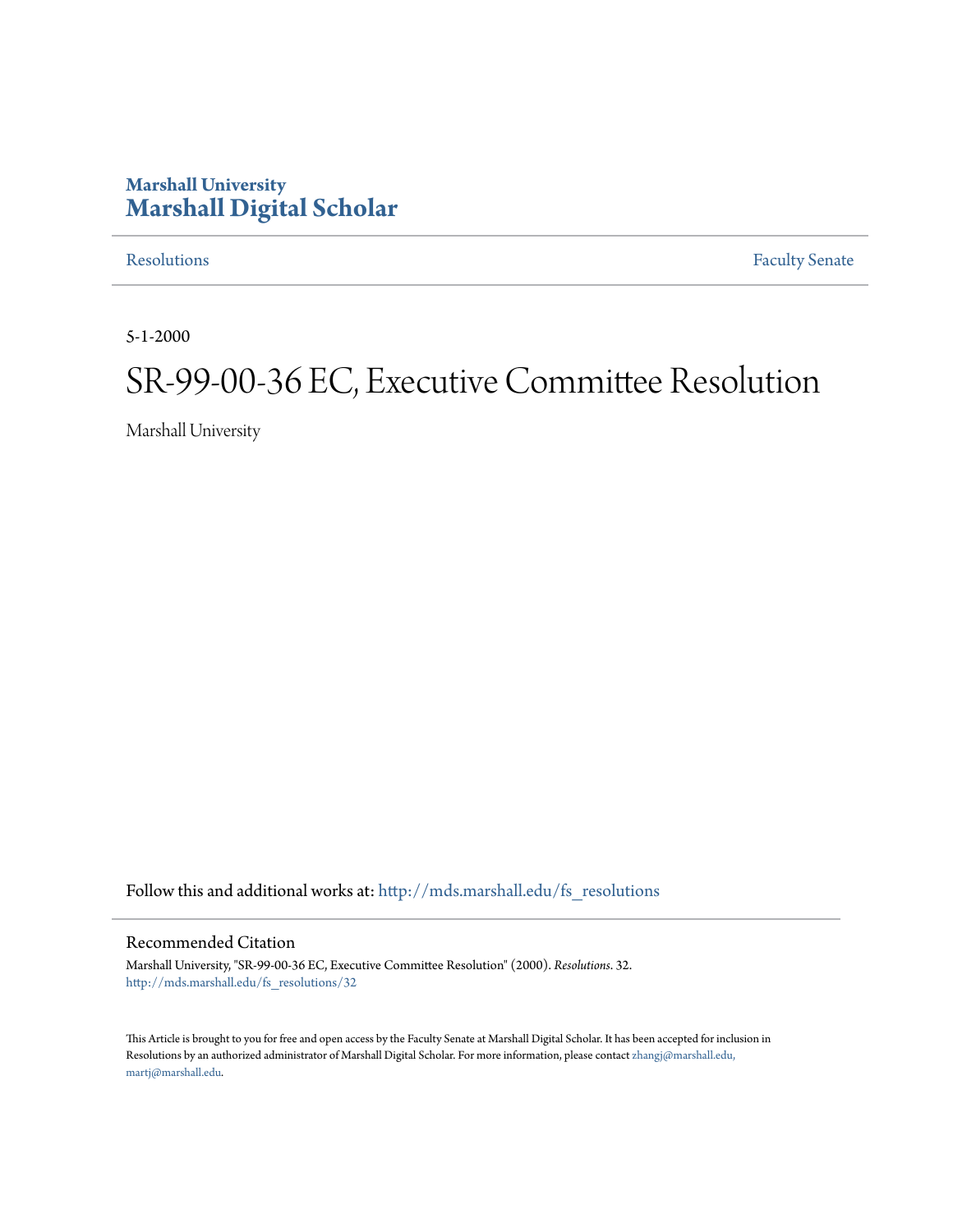#### **EXECUTIVE COMMITTEE RESOLUTION**

# **SR-99-00-36 (EC)**

The Faculty Senate Executive Committee resolves that:

- 1) The current Faculty Senate structure, including the Community & Technical College, remain in position for the year 2000 - 2001 pending final action by the West Virginia Legislature regarding the separation of the Community & Technical College from Marshall University. Faculty representatives from the Community & Technical College shall remain on Faculty Senate Standing Committees and as faculty senators during the 2000 - 2001 transitional period, and shall be eligible to hold office.
- 2) An Ad Hoc Committee be formed for Fall 2000 to study any and all constitutional issues which may occur as a result of the restructuring of higher education.

### **RATIONALE:**

- 1) Faculty in the Community & Technical College need a governance structure for the interim year 2000- 2001, and the protection of the Faculty Senate structure until they have opportunity to create a system of governance acceptable to the Community & Technical College faculty. Interim Executive Policy Bulletin No. 12 (Operating Policies and Procedures Relating to the Merger of the West Virginia Graduate College and Marshall University, Effective July 1, 1997) allowed for a transition year (1997 - 98) in which many operating details were dealt with for the longer term. Page two of this document, under the heading *F acuity and Staff Governance* dealt with interim policies which were adopted to implement the merger, i.e., the first bullet stated, "Effective July **1,** 1997, university faculty assigned to South Charleston campus shall be an integral part of the Marshall University Faculty Senate with all rights and privileges pertaining thereto."
- 2) It is inappropriate and unconstitutional for the President to unilaterally remove members from faculty senate standing committees and/or the senate. Article III, Section I states that **the Senate shall consist of one (1) senator for each academic unit, unless otherwise specified, plus one (1) senator for each thirteen (13) full-time faculty members, plus one (1) additional member if the number of full-time faculty in a unit exceeds a multiple of thirteen by seven (7) or more. The term "academic unit" is defined as** the Lewis College of Business, **the Community & Technical College,** the Colleges of Education & Human Services, Fine Arts, Liberal Arts, Nursing & Health Professions, Science; the Schools of Medicine and the W. Page Pitt School of Journalism & Mass Communications, the Graduate School of Information Technology and Engineering; and the Marshall University Libraries. Individual constituency numbers for calculating representation shall be based upon the number of full-time faculty presented every second year to the Executive Committee of the Faculty Senate in the fall semester preceding Senate elections. Census information will be provided by the Office of Institutional Research and Planning in collaboration with the Vice President for Academic Affairs and the Vice President for Health Sciences. In addition, MUGC will elect two (2) at-large senators.

The President does not have authority to amend the Marshall University Faculty Constitution. Article VII, Section 1 states, that the Faculty of Marshall University, acting as a body, shall retain final authority over policies governing the Faculty Senate and the Faculty. Recognizing the powers it has entrusted to the Faculty Senate, it shall not act in a capricious or arbitrary manner regarding actions and legislation undertaken by the Faculty Senate.

(Note: Emphasis added in bold print)